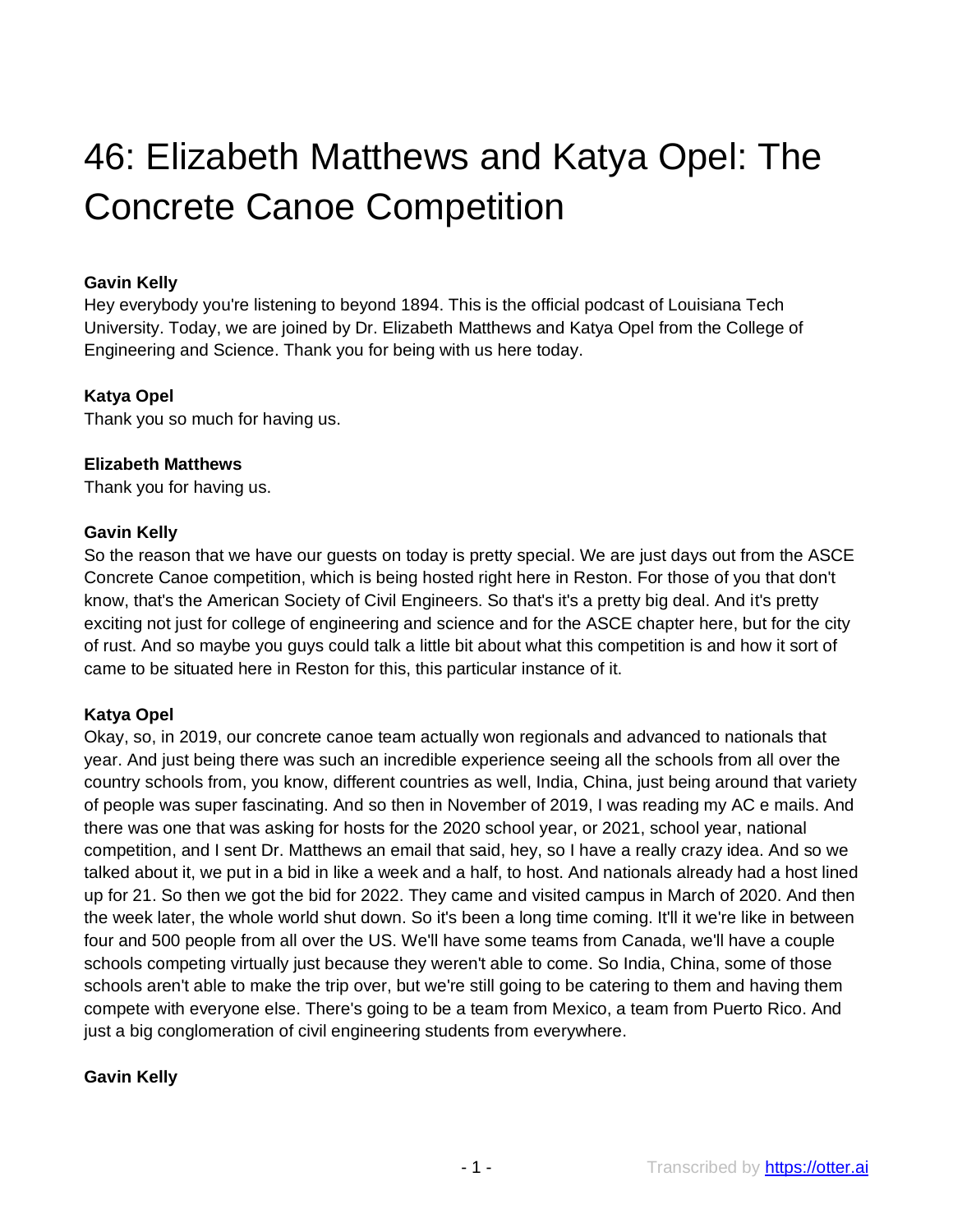And sort of just descending on the city of wrestling, which is because nothing's quite happened like that before.

#### **Katya Opel**

Not that we're not that we know.

#### **Gavin Kelly**

So I'm Katya. You are a grad student of Dr. Matthews here, right? Yes. So what's it like to kind of get to work together on something like this? Like, how does how does this dynamic sort of work whenever you're involved in bringing a competition here like this?

#### **Katya Opel**

Well, I love working with Dr. Matthews, um, she was there not many female? Well, there's no other female civil engineering professors. So immediately, I kind of gravitated towards her when she first came to the university. And then I think we just kind of clicked, she wanted to be the faculty advisor for ASC because we just lost ours. And so we took her on board. And then my senior year, I was looking for research opportunity opportunities, and she had a great opportunity for me to get involved. So we did that. And I think we just work really well together. I see her as a mentor, not just you know, as an engineer, but also like how to be a, you know, a woman and engineering and also has a family and you know, how to mix everything and make it all work.

#### **Gavin Kelly**

Very nice. So Dr. Matthews, what sort of made you want to become involved with ASC here at Tech.

#### **Elizabeth Matthews**

So, to be honest, like, I like to serve in any way that I can. So interacting with the students is one of my most favorite things to do. So it was perfect opportunity to do that. There are many, many ways that I serve on campus and those who truly know me know that I probably do too much service work, to be honest. But um, it's it's been a really amazing opportunity. And I really, really wanted to be their faculty advisor. So whenever they they said they wanted me to come on board, I was more than happy to say yes, so

#### **Gavin Kelly**

make sense to me. How long have you been teaching here at Tech?

#### **Elizabeth Matthews**

So I've been teaching it's tech since 2017. That's when I first started as an assistant professor.

#### **Gavin Kelly**

And you are a graduate of tech, right?

#### **Elizabeth Matthews**

I am a graduate of tech. I got both my bachelor's in civil engineering and my master's in engineering from Louisiana Tech.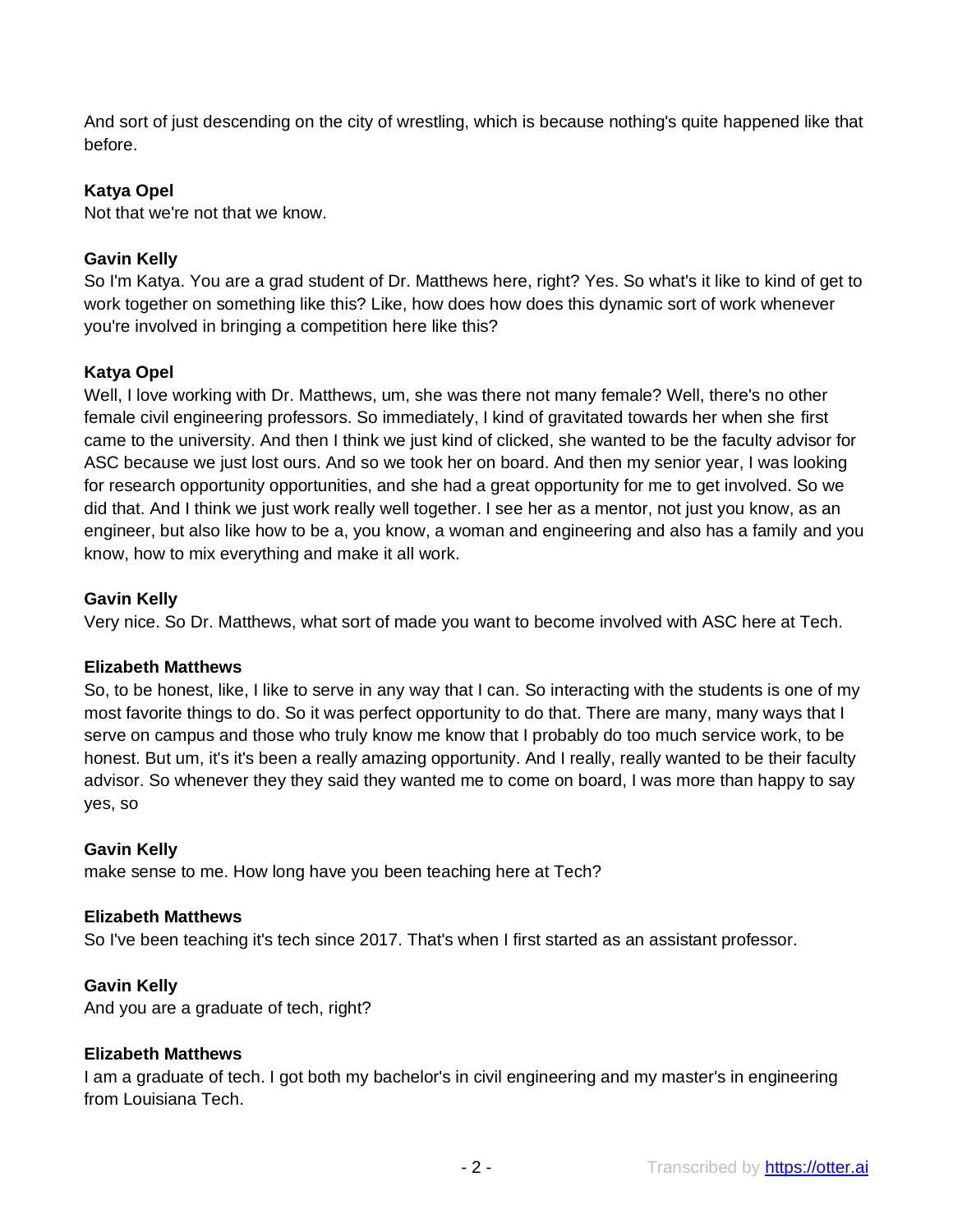# **Gavin Kelly**

So what made you want to come back and be a part of the the Tech family here in a teacher capacity.

# **Elizabeth Matthews**

So I always enjoyed my time here as a student. And even though Tech has changed a bit since I was student it actually changed quite a bit. To me, it always felt like a place that was home. So the idea of coming back here was not that difficult of a leap for me and academia is what I wanted to do. So when the opportunity came along to come back, I had no problem making that that leap at all.

# **Gavin Kelly**

Makes sense. Everybody's got a reason to be here at Tech. So Katya, why Louisiana Tech?

# **Katya Opel**

I wanted a smaller school, I didn't want to go to like a big, you know, LSU UL, a lot of people that I know from high school went there, and I kind of wanted to do my own thing, but still be kinda close to home. Where's home for you? Mandeville, Louisiana. I knew I wanted to do engineering. And so that kind of made tech the the right choice. And I don't regret my choice at all. I had so many amazing opportunities since being here. It was like fate almost.

# **Gavin Kelly**

Gotcha. So what what was it about ASE for you here, then that made you want to get involved.

# **Katya Opel**

As a freshman, I was sitting in on an ASE meeting, I was, you know, signed up to be a civil engineering major my freshman year. And I was sitting in on a meeting and they said, oh, we need female paddlers for concrete canoe. And I was like, Oh, well, I'm a female, and I want to get involved with you know, civil engineering organization. I'll go, and the rest is kind of history. I just kept getting more and more involved meeting everyone worked my way up, I was president of the Student Chapter My senior year, and just have stayed involved. I love ASE not only as like a school student chapter level, but I'm involved on like the national level, meeting with, you know, the president monthly, and what's called our student presidential group. So it's a group of students that meet with the ASE President once a month, and we bring ideas from the student level up to the board of direction and get to engage in that sort of way, which is really, really great.

# **Gavin Kelly**

Yeah, sounds good. And you you know, we've we've touched on it already. But you know, this competition centered around a concrete canoe, the sort of an idea, like two words that don't normally belong together. But it has become sort of a staple, sort of an identifying feature of our engineering program here at Louisiana Tech. I mean, there's one hanging from the ceiling, in the engineering building now. So how how long I guess is what I'm trying to ask it has this sort of been a focus for engineering programs at Louisiana Tech at the concrete canoe, canoe building and competition specifically?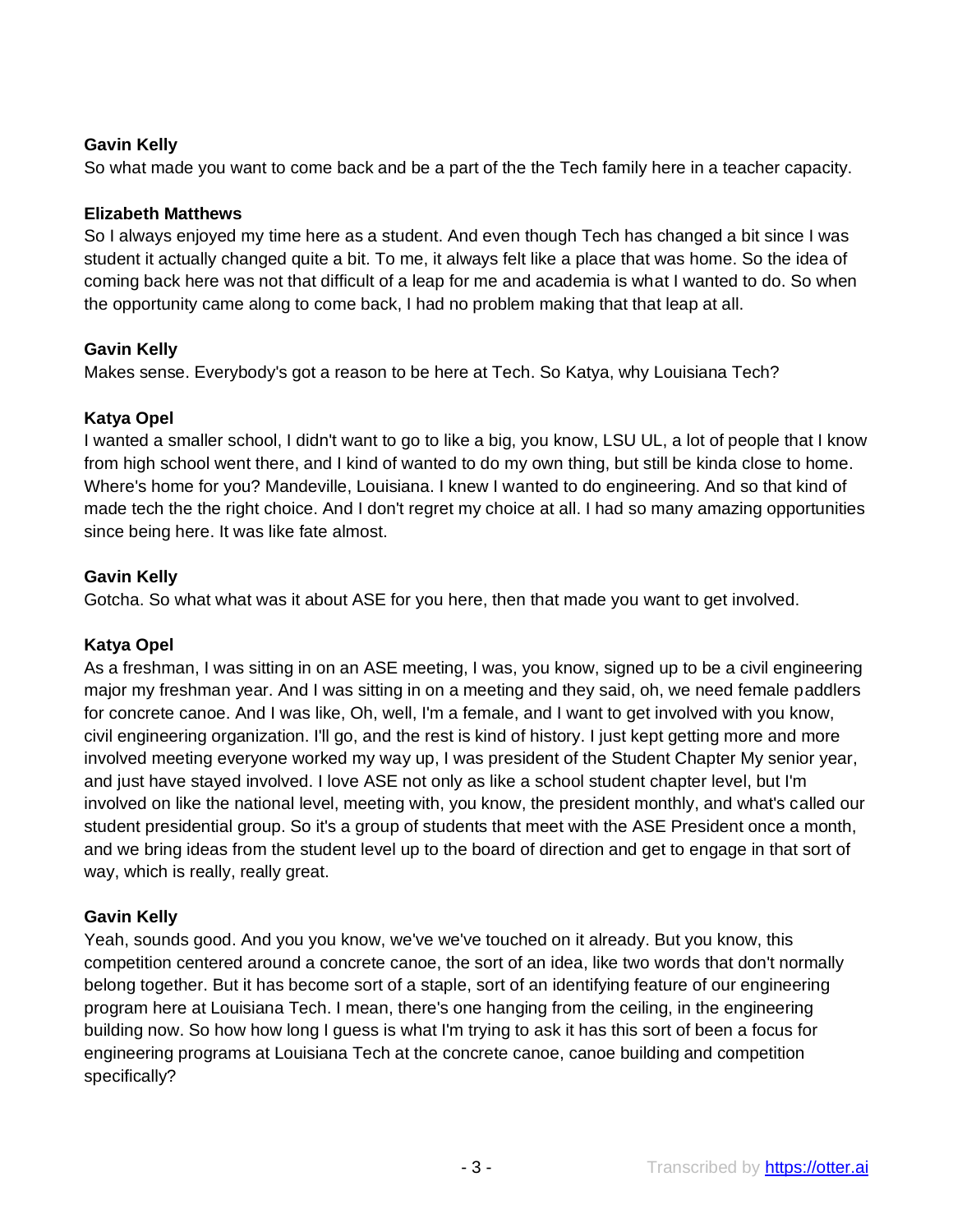## **Katya Opel**

I know, I mean, just hands on project groups is a big focus, you know, engineering students want to get their hands on, they want to get involved want to build things and do things other than just sit down and do calculus all day. So I know that that already is a main target of the engineering programs. As far as concrete canoe goes, I think our you know, efforts and teams go back to the early 90s. From what I've heard, took us a couple of years to kind of ramp up and then we were doing really well, you know, I mean, it comes and goes in waves but we're on a we're on an up right now. So we'll see where it goes from here. Yeah,

# **Gavin Kelly**

got a competition to compete in right. And the Okay, so once again, the idea of a concrete canoe. Explain how sort of that that works. Does that make sense? Like how is that possible?

## **Katya Opel**

So, normal concrete that you see every day like in sidewalks and you know, streets and stuff, that concrete is cement wood mixed with rocks and you know, big particles that are usually heavy because they can take that compressive load are lightweight concrete is you know, the similar cement with some different admixtures but also instead of these big rocks, we use microscopic almost glass bubbles and extremely lightweight what we call aggregates which are the you know, the fillers that bind the cement to with the cement together. And then of course, just the shape of a canoe itself should float you know, the different buoyant factors and everything. It doesn't have to be that the density of the boat is lighter than water but that is one of the goals. We have a boat that's coming that's about seven over 700 pounds so it doesn't have to be lighter than water but it definitely helps when you're putting four people in it to pattern race.

## **Gavin Kelly**

No doubt how so has the canoe is pretty. The shape of it is been pretty consistent throughout history. So how has like the factor of making a canoe out of concrete changed over time. I mean, I'm sure it has just like the way that the concrete is made. Is that sort of a difference as opposed to many years ago?

## **Katya Opel**

I would think so. I know a lot of I mean, new technologies, new aggregates, things like that, of course, play into your mix design. And then I know a big challenge for a lot of schools is making their mold and their form, we are very lucky to have a foam CNC router. So we can, you know, cut that out really well. A lot of schools, they have to, you know, form some sort of wood mold, which takes a lot more time and effort. And then you know, there's a male mold or a female mold, you know, different, there's so many different methods to do it. And that's, again, such a great thing to see at a competition like this, you see everything under the sun of what you could do to make a concrete canoe?

## **Gavin Kelly**

Well, that's a good point, because I'm sure every school has got their own sort of like quirks and techniques and tweaks that they do to theirs. Even if the goal is to create a canoe. No two are the same, I'm sure. Right. Absolutely. What is your so are you involved with the canoe creating process at all?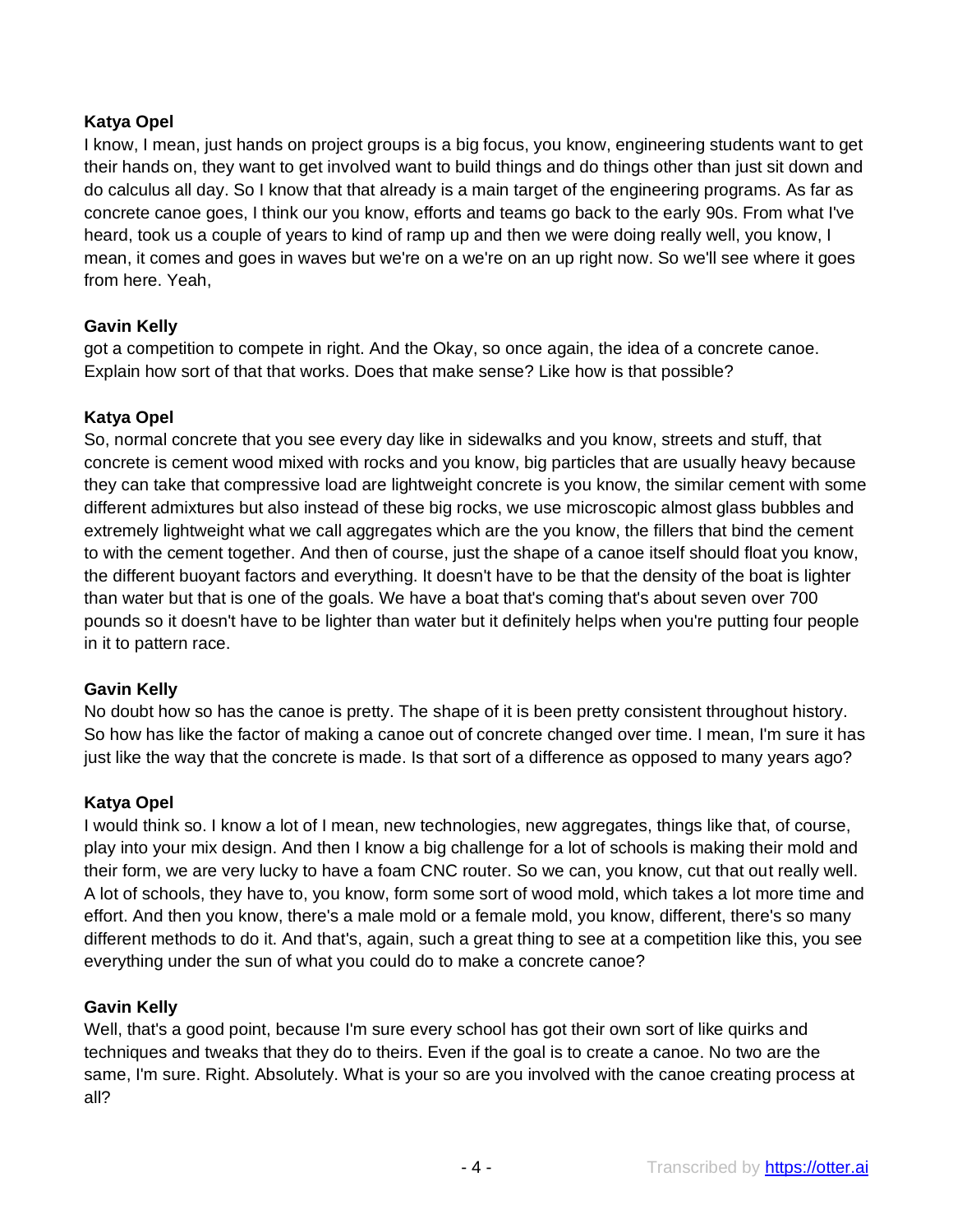# **Katya Opel**

I was an undergrad. For the four years that I was an undergrad I was involved with, you know, building the canoe, I was a paddler. But during grad school, I've kind of taken a step back and let you know, the younger kids kind of figure it out on their own. And then also, I'm not eligible to actually paddle and race. So it's just kind of guiding them, helping them throughout the way but also letting them figure it out on their own. Because they do need to figure it out. And you know, their budding engineers, they need to learn how to problem solve, and that's a big one is figuring it out.

# **Gavin Kelly**

So what was your favorite part of it all while you were a student?

# **Katya Opel**

I loved paddling. It's exhilarating.

## **Gavin Kelly**

So what was a competition like for you then as a student?

## **Katya Opel**

It was long days. Yeah, it was a lot, several long days. I mean, you get there, you get to show off your bow, you get to show off your display board. You get to see everyone else's. And then, you know, you have the presentations, and those can be tedious. But I mean, it's still a great learning experience. And then of course, everyone's always looking forward to the races. The races are so much fun. You see everyone's school spirit, as a paddler. You know, kids, like any sport, really, I mean, you gear up and practice all year for this big race, this big competition. And then you just go and you've got two minutes if that to put everything you have into get in your little boat there and back, or through the buoys. And it's, I mean, there have been times where you push yourself so hard, do you have to have someone pick you up out of the boat, because your arms are so dead? You can't really climb out yourself. But it's it's a lot of fun,

## **Gavin Kelly**

since it's so and so it's the canoes are scored much more than just on like their composition and their appearance. Right. They have to be able to perform Correct, yes. So when it comes to a competition, Dr. Matthews, what is the best part of it for you? I would

## **Elizabeth Matthews**

say like the two favorite things I like display is one of them. Because then you get to look at everybody's what they've heard worked hard on all year. So and you know, going back to like some of the designs, like the designs and the requirements for the designs change every year. So it's not the same every year, and then how they decorate those can use and how they use certain techniques to decorate. Those can use changes every year. So it's always exciting to see like, you know, how the teams are able to come up with these designs, but by far the races are the most exciting thing. Just because you get to watch your team race and you're like crossing your felling and everybody's yelling, everybody's cheering and it's just really it's really a lot of fun. So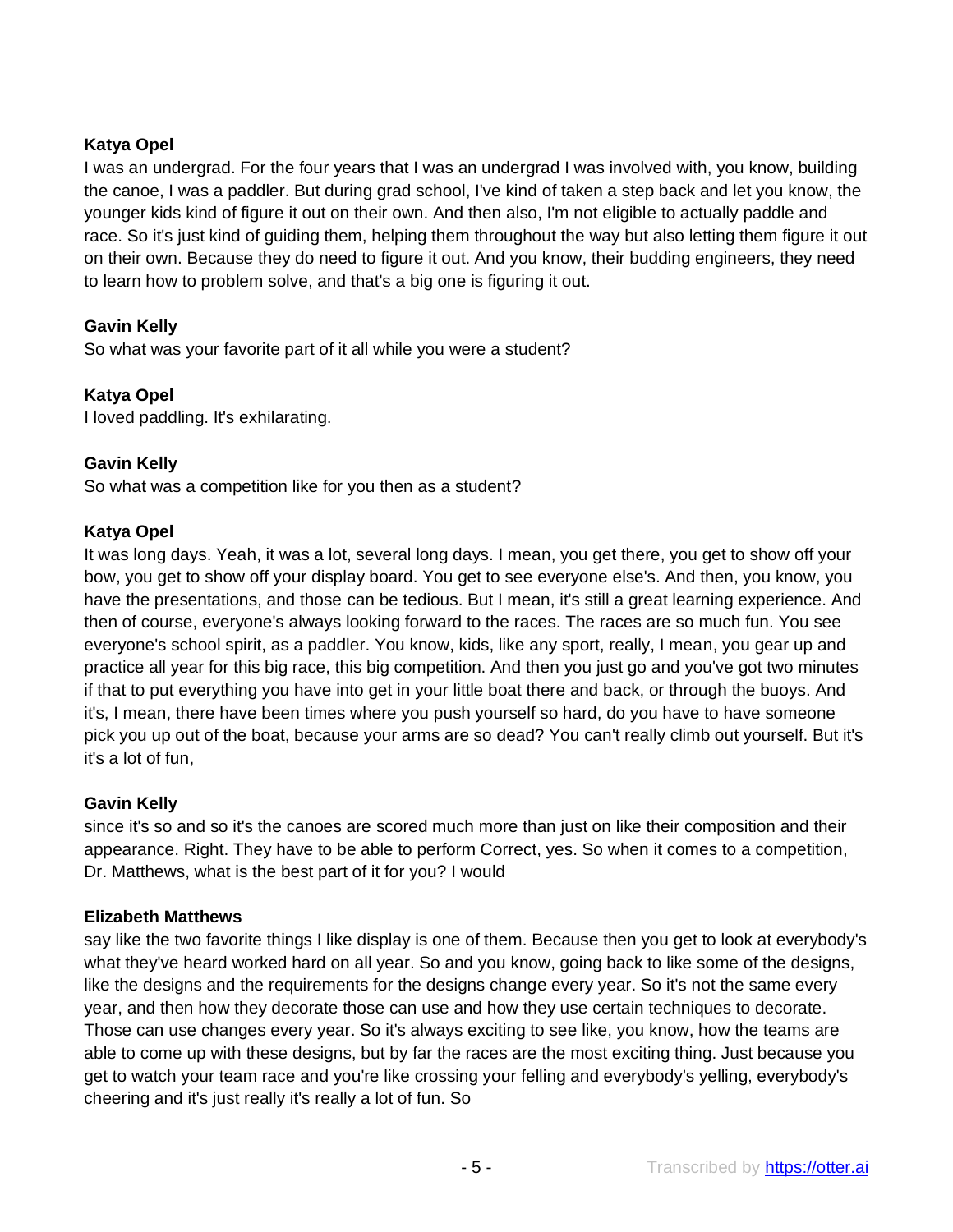# **Gavin Kelly**

this is gonna be at Lincoln parish Park, right. And this this competitions, which is a beautiful area, and it's good that wrestling is getting the sort of the sort of exposure and I mean, it's also going to be like smack dab during peach fest, right? Yes. So and that was intentional, right? We

# **Katya Opel**

didn't do that on purpose. We wanted to give our you know, attendees, our participants, a even stronger taste of Ruston, by you know, bringing them to peach Fest and everything getting to really fully experience what restaurant has to offer.

# **Gavin Kelly**

It's it's tricky. We we sort of talked about this before the podcast because we're in the middle of summer break right now. And Louisiana Tech in the student body are a large part of rust and so during the summer, when a lot of the students are on break rust and sort of changes a little bit. So being able to showcase wrestling in a way that brings out the best of it is a little more challenging in the summer but the peach festival and having so many different schools and students come here is going to help with that, I think absolutely. So by the time this competition comes and goes. What happens after the competition? How do you immediately start preparing for the next one? How often? Do you compete? Is it once a year? I mean, I'm sure the preparation is never ending, though.

# **Katya Opel**

So after nationals, or internationals in next week, that's gotta gotta get used to saying that. We kind of take a break until the new set of rules come out in September, I believe. It might be early October, but we, you know, take a break. And offseason, in a way, kind of an offseason. You know, no one's really here for you know, everyone's off doing internships or working whatever it may be. So we really don't do much with it, we might, you know, have a cleanup day where we tidy up, take inventory of things we need to buy, or, you know, kind of brainstorm maybe some new ideas. But for the most part, it's kind of an off season from nationals until we get that new set of rules in September, October,

## **Gavin Kelly**

how dramatic are the the rule changes and the sort of the constraints of the competition,

# **Katya Opel**

they're not super dramatic? I'd say within the last five years, there's been some pretty hefty dramatic changes. I know, like for the year of COVID, everything was theoretical. So they were able to really implement some stuff that in theory, might have worked. But realistically, they probably would have never implemented an in person competition. And it's usually very minor changes, you are required to change your canoe every year. So you can't use the same mold. You can't use the same dimensions. And so every year, it's okay, well, what are we going to change this year? We're going to increase the thickness, are we going to increase the length? Are we going to shorten it? Are we going to increase the width of it? How tall? Are we going to make it all these little changes? Are we going to add more reinforcement every year, you know, you slowly just build upon them about what you've been working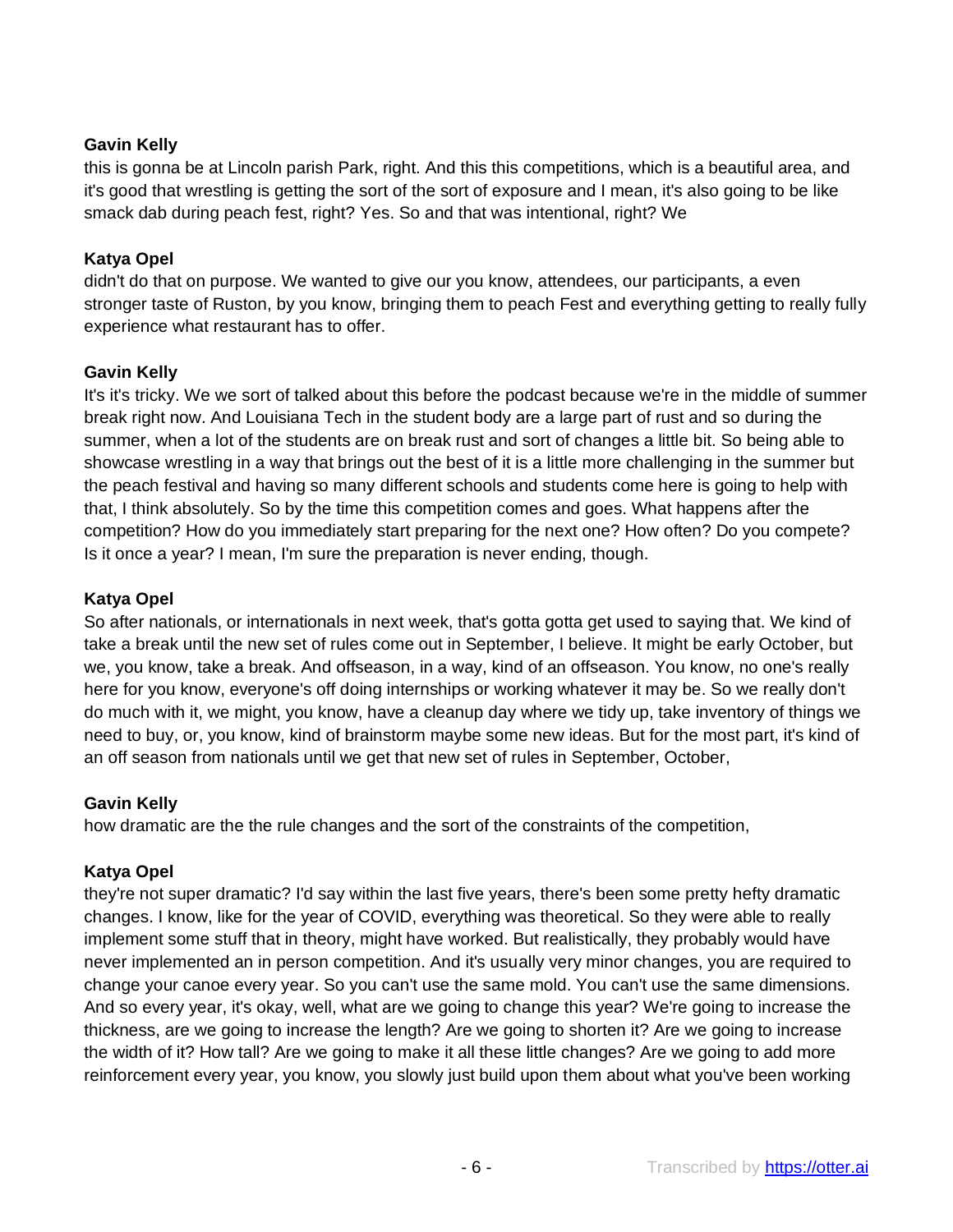on. And so even though the rules may not change much internally, we do try to make at least one, I'd say pretty drastic change every year, just to really

#### **Gavin Kelly**

sounds like Yeah, it sounds like to that once a canoe has competed. It's not really competition eligible anymore, right? Because there has to be different. So what happens to a canoe after it's after it's not really run its course but in a way run its course in a competition?

#### **Katya Opel**

Well, if it doesn't break, how often does that happen? I'm pretty awful. I mean, not for us, particularly, but there are some schools that they don't even get to race, you know, at the competitions because they break on transport. But we usually keep ours out at the park. And that's what we practice with, throughout from September to a March April whenever regionals is. So we try to keep them as long as possible, we'll fiberglass any pet like patches, where they may get holes, or cracks or things like that, just to keep them as long as possible. And of course, you know, there's the odd chance that someone drops it and it breaks in half before. Or, you know, God forbid, something like that happens, but um, we try to keep them as long as possible just for practice purposes.

#### **Gavin Kelly**

Gotcha. So, like winning and placing in these competitions? What does that do for a, a chapter or a group of students at a university? How does that sort of propel them? How does that sort of help them in their, their academic or professional careers?

#### **Elizabeth Matthews**

I would say that, um, the thing, the thing about winning, especially going to, you know, the society wide level competitions is that the experience really does help. Because you see what the winning teams, what their boats look like, and how they compete and how competitive they are. So I do feel like that experience is actually beneficial. And that's something you can carry on and pass on to the younger members, because one of the most important things I feel like and just being a faculty advisor, that passing on knowledge is really, really crucial. And that's was something that was really apparent this year, especially when we went back to in person competitions with our teams that that knowledge hadn't gotten passed down. And so they struggled a little bit. And that's to be expected after coming off as something like COVID. But our team, I feel like did a really good job of passing that knowledge down. And so the experience of competing is it's crucial, I think, for for that knowledge building.

#### **Gavin Kelly**

That makes sense, because yeah, I guess when you think about it, there were certainly a minority of students, but a group of students who their first competition was the COVID one. So how do you you know, how do you suddenly get more hands on with how you approach the competition? I guess that's just something interesting to think about. Is it sort of can you sort of feel this energy that like, because this is gonna be the first in person finals in a while. Is everyone sort of just like chomping at the bit to to come here and have this competition?

#### **Katya Opel**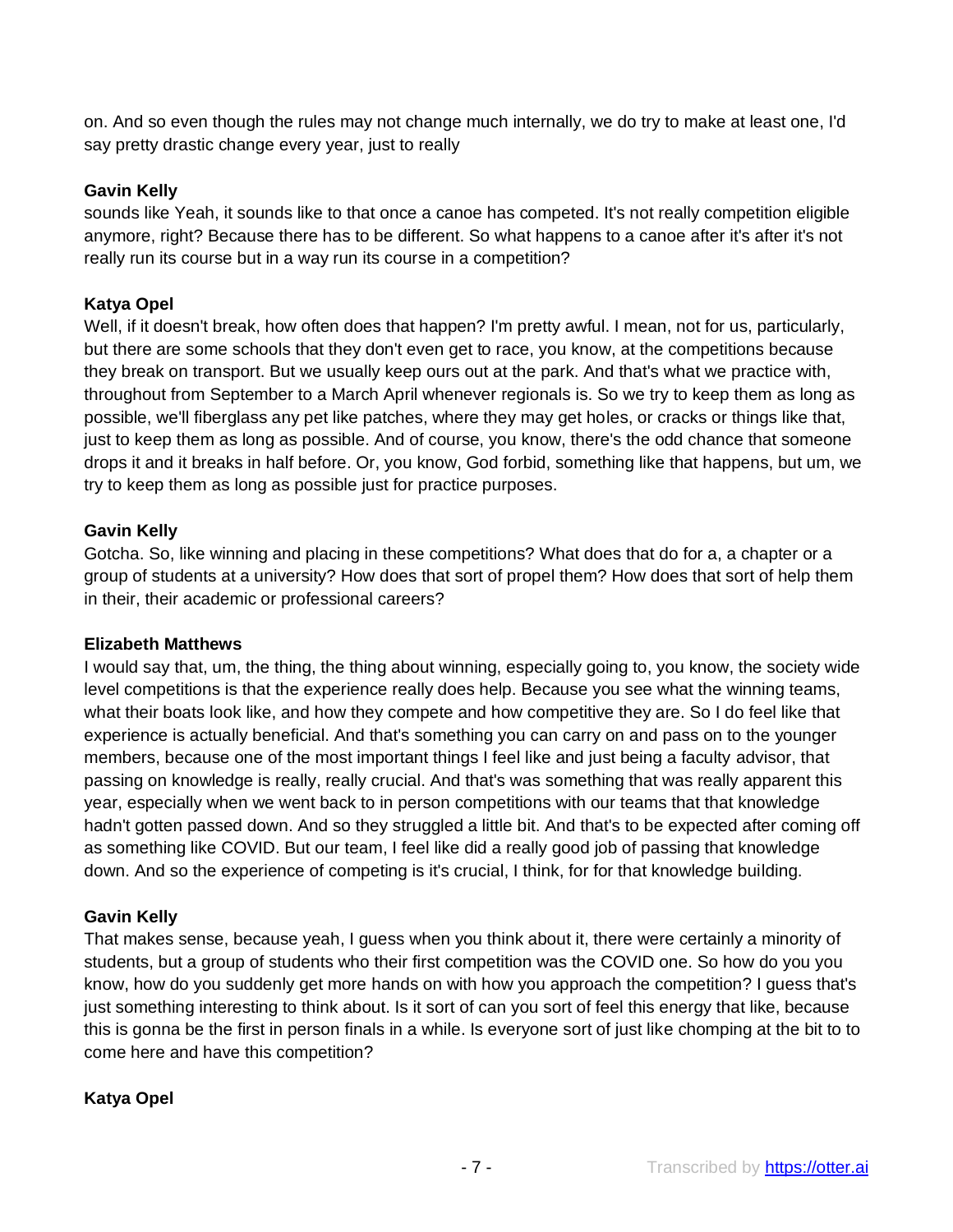Yes. I have a few friends that are in AC chapters around the country and everyone's excited to get back. I think it's the first student, like society wide event. I mean, because there's like leadership seminars and things like that. But I think this one is really the first one that is big, and it's happening and everyone's excited. You know, we had capacities and people wanted to bring double and triple what their capacities would allow them. Of course, you know, we then opened it up and said, anyone can come. But uh, yeah, it. I think everyone's ready. Everyone's ready.

# **Gavin Kelly**

So how many people are we expecting?

**Katya Opel**  between four and 500?

## **Gavin Kelly**

A large group of people. And they're all bringing canoes?

# **Katya Opel**

Yeah, well, not everyone, some. So this year is actually a combination of three different competition. So we've got concrete canoe, sustainable solutions, which is a sustainability geared competition, and then surveying competition as well. So we've got not just the 18 schools for concrete canoe, but we've got, you know, 12, or 13, schools for sustainable and 12 or 13, schools for serving as well. And so not everyone's bringing a canoe, but it kind of makes it a lot cooler, because you've got all those 18 schools for canoe, but then a certain group of schools that are really good at serving or a certain group of schools that are really good at sustainable. So it's an even broader range of who's all coming.

## **Gavin Kelly**

Yeah. So talk a little bit about those two other areas of competition that you just mentioned.

## **Elizabeth Matthews**

So I'll talk about sustainable because, you know, it's one of my interest areas. So that competition hasn't been around for a very long time, only a few years. And when it started out, it was a building like much like you'd build a canoe, you had to build something. The last few years, they've done more of a design kind of competition, but pretty much the competition gears around designing and using sustainable criteria for that. So sustainable criteria, the tool that they actually use use is called Envision. And for anybody that's heard of sustainability, there's actually many, many different tools that she can use. But, you know, the overall arching idea is that you build something that's environmentally friendly, or has less of an impact on the environment. And there's many, many different ways to do that, and many criteria that go into that. So it's really for me, it's really cool to see that competition and see our students compete in that competition and take some of that knowledge that we teach them in the classroom and apply that. So to me, it's great because I love sustainability. It's just one of my areas, but and then serving I mean, that's been more of I think maybe it's the first time they've had it as part of the ASC competition. Maybe Katya can speak more to this.

## **Katya Opel**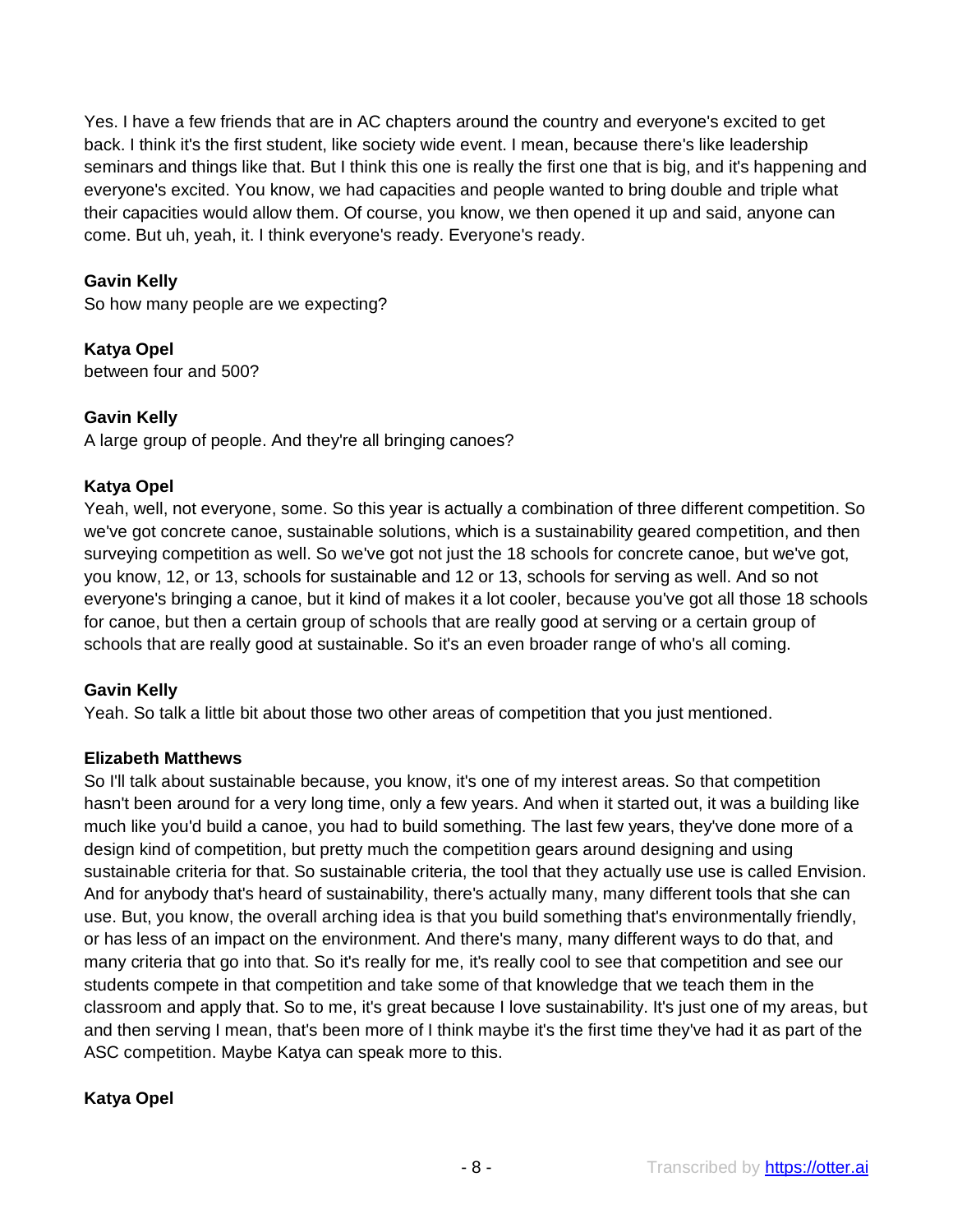Yeah, we know that there's been serving like regional competitions for a while. But I think this is one of the first years that uesi Which is part of ASC that they have kind of said, Okay, let's make a national surveying competition. So I think last year was the first one and then this year. Well, last year was virtual, so then this will be the first in person. And I believe, I'm not too familiar with it, but some of their, you know, they have their field tasks, they have certain presentations they need to do. And I think it's still there's still a lot of just kind of figuring out exactly what's coming of that competition. But I mean, we've got a good team, they really enjoy serving, it's a good field to go into. So yeah, I think it's still just kind of developing

## **Gavin Kelly**

Nice. So it sounds like there are like different stages of growth for each area, this competition. So it's gonna be I mean, engineering wise, it sounds like there's no way something for everyone, you know, any civil engineering personnel.

#### **Katya Opel**

Yeah. And they're piloting even more competitions. I mean, they're still coming up with new ones every year. There's a timber strong competition, that they're still working on construction competition. They just brought back steel bridge. So that's also you know, getting involved. And there's, there's, they're trying to figure out something for everyone. They really are for every aspect of civil engineering.

#### **Gavin Kelly**

That's very cool. And we're gonna host them all right now. Okay. So what So how has it been? You know, we're coming right up on it. I'm sure. There's been a lot of like, logistics and all that, that you guys have been like a part of planning and figuring out so how has it been being involved in the process of bringing this to rest? And so like, what's been the most, I guess, involved part of it all? Maybe not the part that's been the most Last fall, but I think that's kind of what I'm trying to ask you is like, what's been the most challenging part of, of making this happen?

## **Katya Opel**

Figuring out everyone that's coming? Honestly. Yeah. I think getting through registration, getting those numbers, making sure everyone's where they need to go. And then it almost makes everything else feel easy. Because you're not waiting on other people. You know, when you're trying to print signs, that's easy. You just have the design, send it off, and then you get it when it's done. But a coordinating with so many different people, people in different timezones, all these different things, it definitely makes it challenging.

#### **Gavin Kelly**

Yeah, cuz you think about when you go to an event, you're just you're going to an event you register you go, but when you are hosting it, you are kind of responsible for the majority of that, too. So yeah, I'd say something about Dr. Matthews. Yeah.

#### **Elizabeth Matthews**

And just to add, I mean, we're just two people sitting in this room right now. But there's a whole group of people that are behind the scenes that are doing all kinds of different things that have helped out in